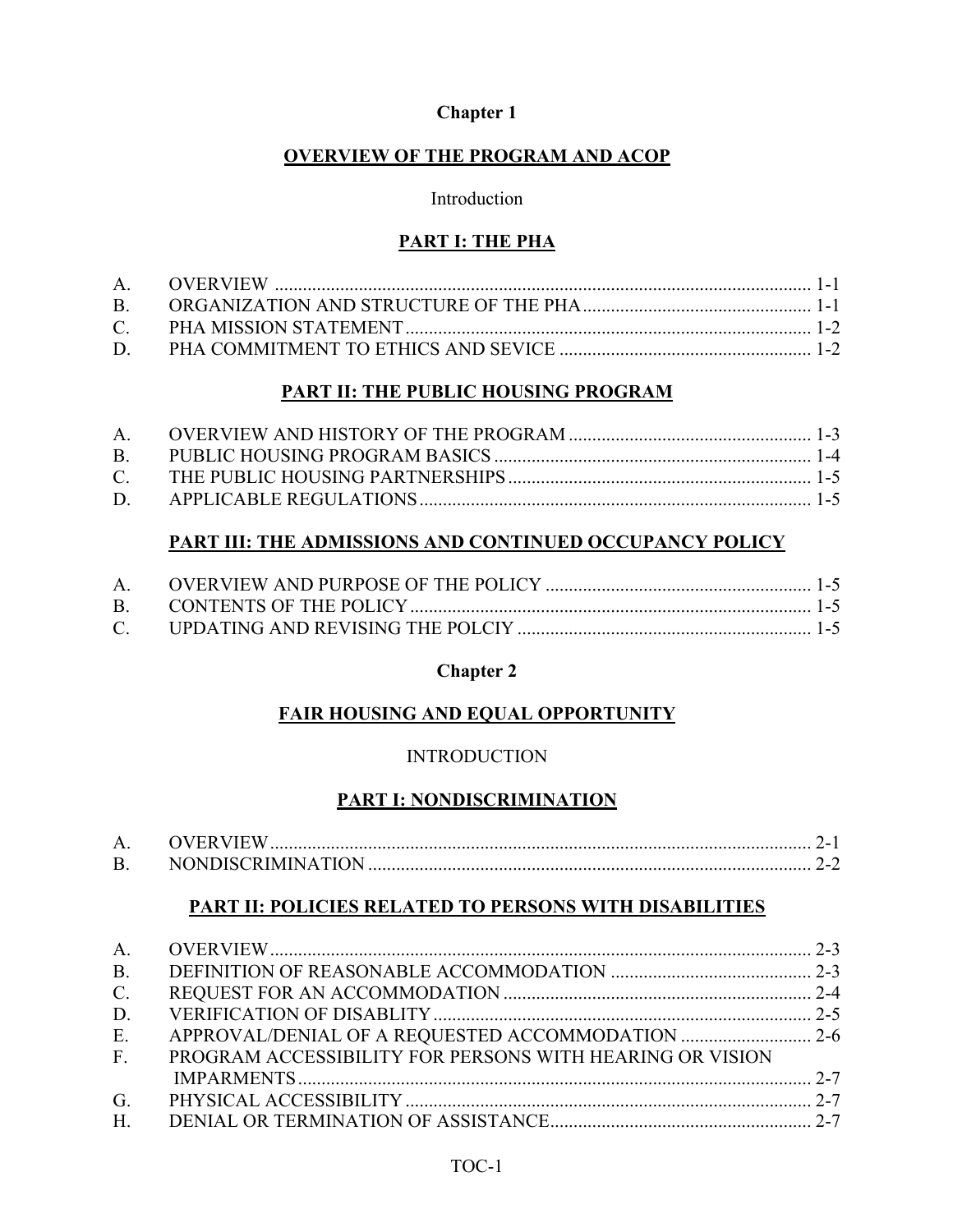# **PART III: IMPROVING ACCESS TO SERVICES FOR PERSONS WITH LIMITED ENGLISH PROFICIENCY (LEP)**

# **Chapter 3**

# **ELIGIBILITY**

### INTRODUCTION

### **PART I: DEFINITIONS OF FAMILY AND HOUSEHOLD MEMBERS**

| A.                                                                                 |  |
|------------------------------------------------------------------------------------|--|
| <b>B.</b>                                                                          |  |
| $\mathcal{C}$ .<br><b>FAMILY BREAKUP AND REMAINING MEMBER OF TENANT FAMILY 3-2</b> |  |
| D.                                                                                 |  |
| E.                                                                                 |  |
| F <sub>1</sub>                                                                     |  |
| G.                                                                                 |  |
| H.                                                                                 |  |
| PERSONS WITH DISABLILITIES AND DISABLED FAMILY  3-5<br>$\mathbf{I}$ .              |  |
| J <sub>1</sub>                                                                     |  |
| K.                                                                                 |  |
| L.                                                                                 |  |
| M.                                                                                 |  |

# **PART II: BASIC ELIGIBILITY CRITERIA**

# **PART III: DENIAL OF ADMISSION**

| B <sub>1</sub> |                                                                    |  |
|----------------|--------------------------------------------------------------------|--|
|                |                                                                    |  |
| D.             |                                                                    |  |
| E.             |                                                                    |  |
|                | F. PHOHIBITION AGAINST DENIAL OF ASSISTANCE TO VICTIMS OF DOMESTIC |  |
|                | VIOLENCE, DATING VIOLENCE, SEXUAL ASSAULT OR STALKING  3-19        |  |
|                |                                                                    |  |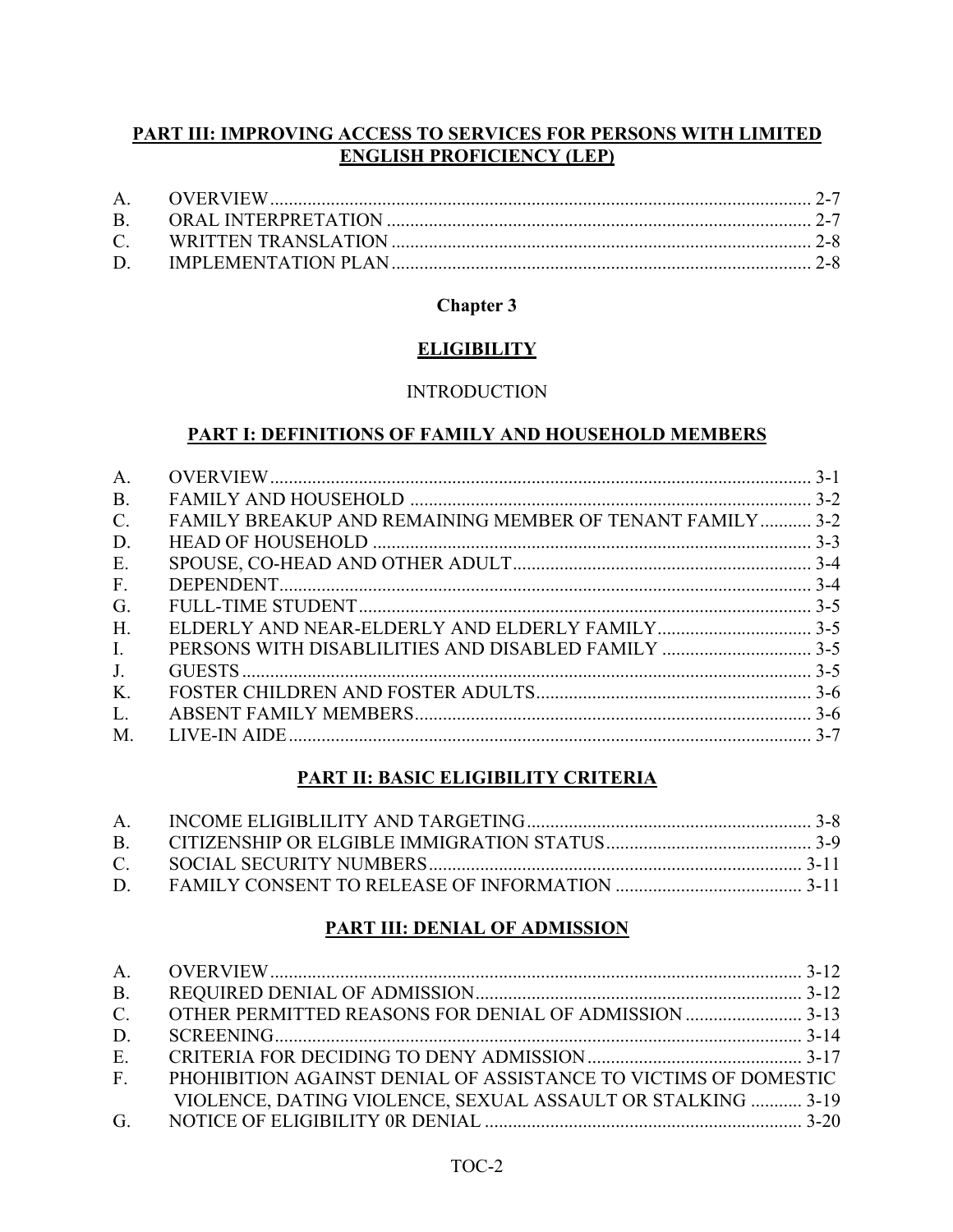### APPLICATION, WAITLIST AND TENANT SELECTION

#### **INTRODUCTION**

#### **PART I: THE APPLICATION PROCESS**

#### PART II: MANAGING THE WAITING LIST

# **PART III: TENANT SELECTION**

### **Chapter 5**

### **OCCUPANCY STANDARDS AND UNIT OFFERS**

#### **INTRODUCTION**

#### **PART I: OCCUPANCY STANDARDS**

#### **PART II: UNIT OFFERS**

| A. OVERVIEW |  |
|-------------|--|
|             |  |

#### TOC-3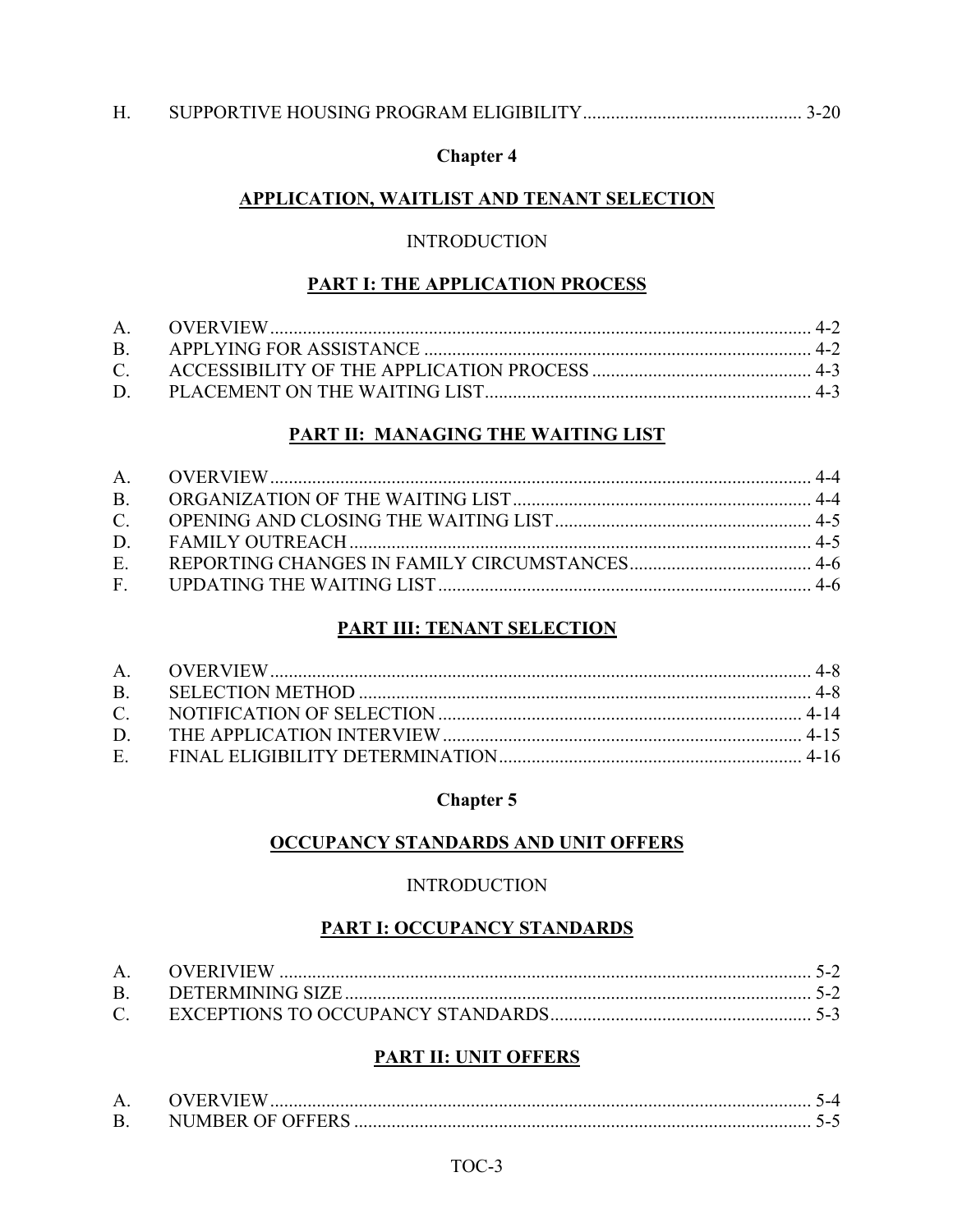### **INCOME AND RENT DETERMINATIONS**

#### **INTRODUCTION**

# **PART I: ANNUAL INCOME**

| A <sub>1</sub>  |  |
|-----------------|--|
| <b>B.</b>       |  |
| $\mathcal{C}$ . |  |
| D.              |  |
| E.              |  |
| F <sub>1</sub>  |  |
| G <sub>r</sub>  |  |
| H.              |  |
| $\mathbf{L}$    |  |
| J <sub>1</sub>  |  |
| K.              |  |
| L.              |  |

### **PART II: ADJUSTED INCOME**

| D. |  |
|----|--|
|    |  |
|    |  |
|    |  |

### **PART III: CALCULATING RENT**

### **Chapter 7**

# **VERIFICATION**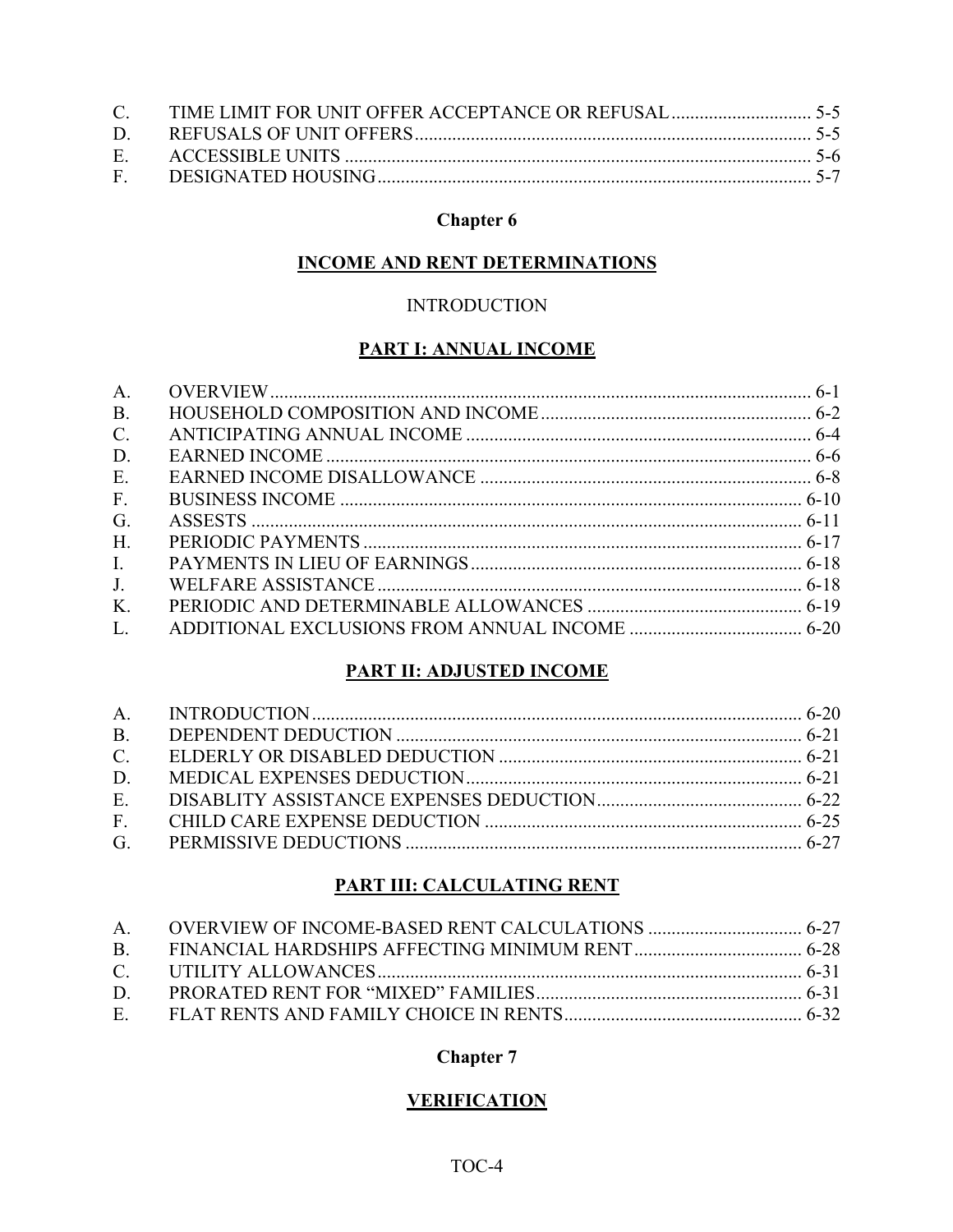### **INTRODUCTION**

# **PART I: GENERAL VERIFICATION REQUIREMENTS**

# **PART II: VERIFYING FAMILY INFORMATION**

| B <sub>1</sub> |  |
|----------------|--|
| $C_{\cdot}$    |  |
|                |  |
|                |  |
|                |  |
|                |  |
|                |  |

# **PART III: VERIFYING INCOME AND ASSETS**

| B <sub>r</sub> |  |
|----------------|--|
| $C_{\cdot}$    |  |
| D.             |  |
| E.             |  |
| $F_{\cdot}$    |  |
| G <sub>r</sub> |  |
| H <sub>1</sub> |  |
|                |  |

# **PART IV: VERIFYING MANDATRORY DEDUCTIONS**

|           | A. DEPENDENT AND ELDERLY/DISABLED HOUSEHOLD DEDUCTIONS 7-16 |  |
|-----------|-------------------------------------------------------------|--|
| <b>B.</b> |                                                             |  |
|           |                                                             |  |
|           |                                                             |  |

#### **Chapter 8**

# **LEASING AND INSPECTIONS**

# INTRODUCTION

# **PART I: LEASING**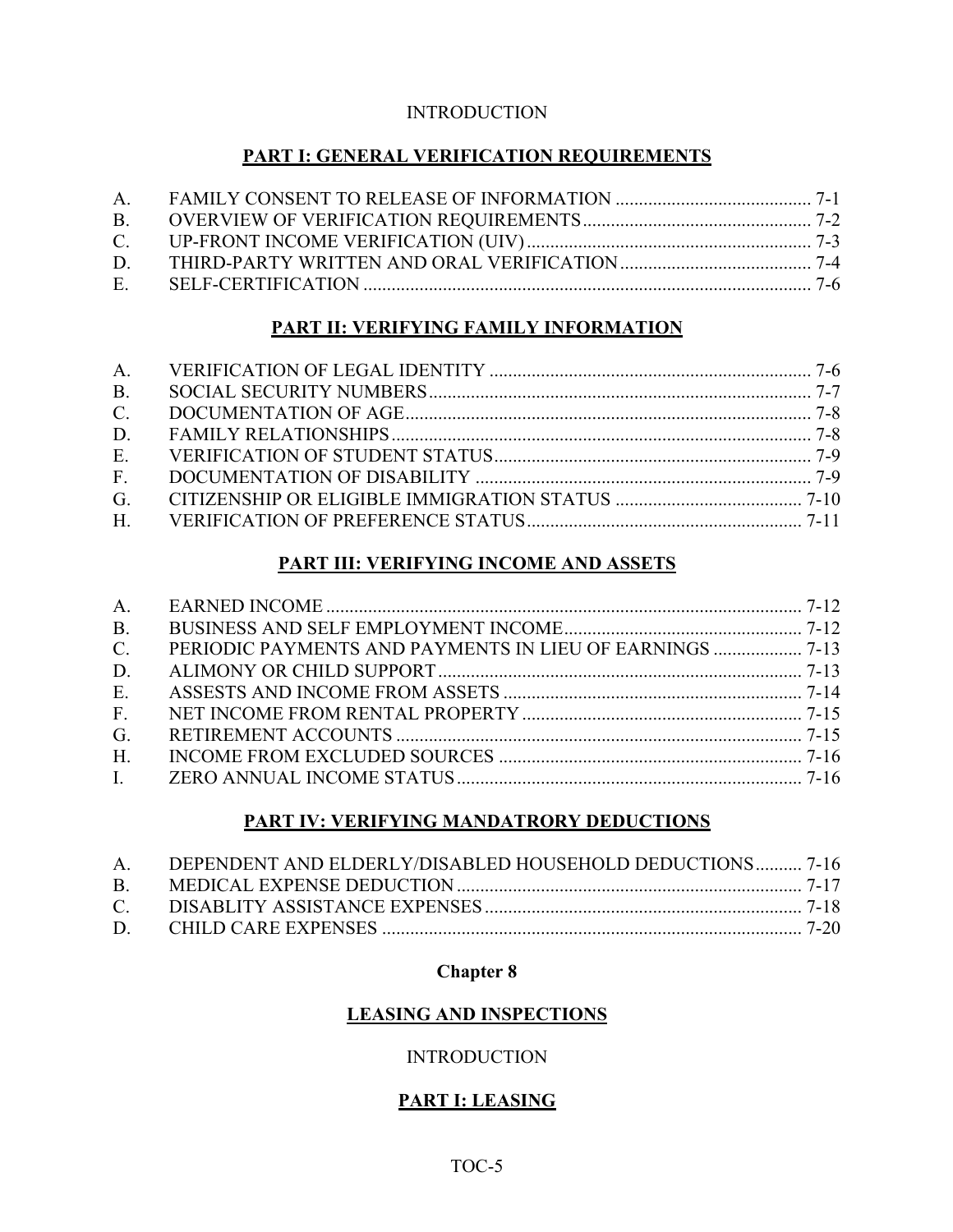# **PART II: INSPECTIONS**

# **Chapter 9**

# **RE-EXAMINATIONS**

# **INTRODUCTION**

# PART I: ANNUAL RE-EXAMINATIONS FOR FAMILIES PAYING INCOME-BASED **RENT**

# **PART II: RE-EXAMINATIONS FOR FAMILIES PAYING FLAT RENT**

| B. FULL RE-EXAMINATION OF FAMILY INCOME AND COMPOSITION  9-5 |  |
|--------------------------------------------------------------|--|
| C. RE-EXAMINATION OF FAMILY COMPOSITION (ANNUAL UPDATE) 9-6  |  |

# PART III: INTERIM RE-EXAMINATIONS

# PART IV: RECALCULATING TENANT RENT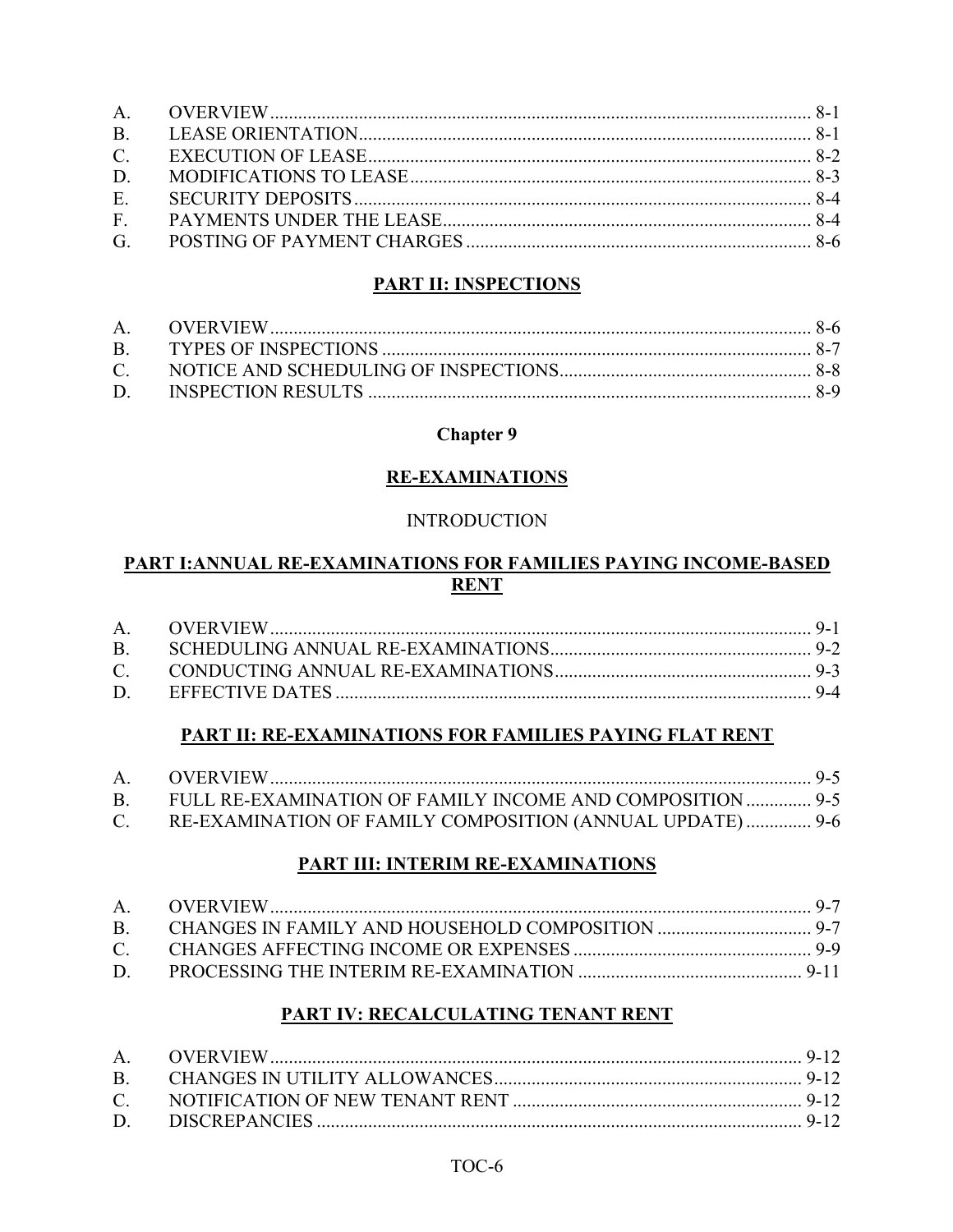# **PETS**

### **INTRODUCTION**

### PART I: SERVICE ANIMALS AND ASSISTANCE ANIMALS

| B. APPROVAL OF SERVICE ANIMALS AND ASSISTANCE ANIMALS 10-2 |  |
|------------------------------------------------------------|--|
|                                                            |  |

#### PART II: PET POLICIES FOR ALL DEVELOPMENTS

#### PART III: PET DEPOSITS AND FEES IN ELDERLY/DISABLED DEVELOPMENTS

#### PET DEPOSITS AND FEES IN GENERAL OCCUPANCY DEVELOPMENTS

# **Chapter 11**

# **COMMUNITY SERVICE**

#### **INTRODUCTION**

#### **PART I: COMMUNITY SERVICE REQUIREMENT**

| C. DETERMINATION OF EXEMPTION STATUS AND COMPLIANCE  11-5 |  |
|-----------------------------------------------------------|--|
|                                                           |  |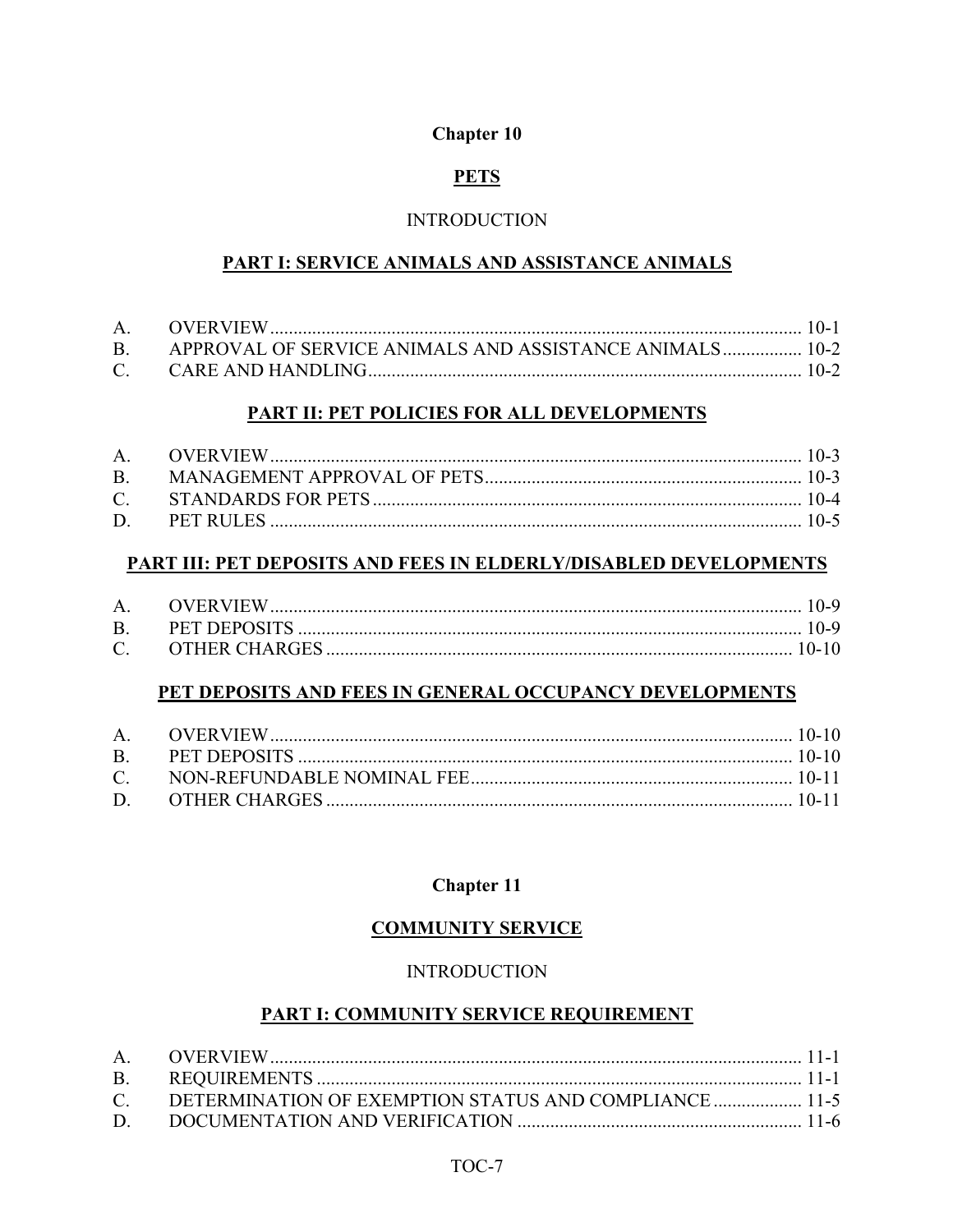| <b>NONCOMPLIANCE</b><br>، ت |  |  |  |  |
|-----------------------------|--|--|--|--|
|-----------------------------|--|--|--|--|

### PART II: IMPLEMENTATION OF COMMUNITY SERVICE

|  | <b>OVERVIEW</b> |  |  |  |
|--|-----------------|--|--|--|
|--|-----------------|--|--|--|

# **Chapter 12**

#### **TRANSFER POLICY**

#### **INTRODUCTION**

# **PART I: EMERGENCY TRANSFERS**

# **PART II: PHA REQUIRED TRANSFERS**

# **PART III: TRANSFERS REQUESTED BY TENANTS**

# **PART IV: TRANSFER PROCESSING**

# **Chapter 13**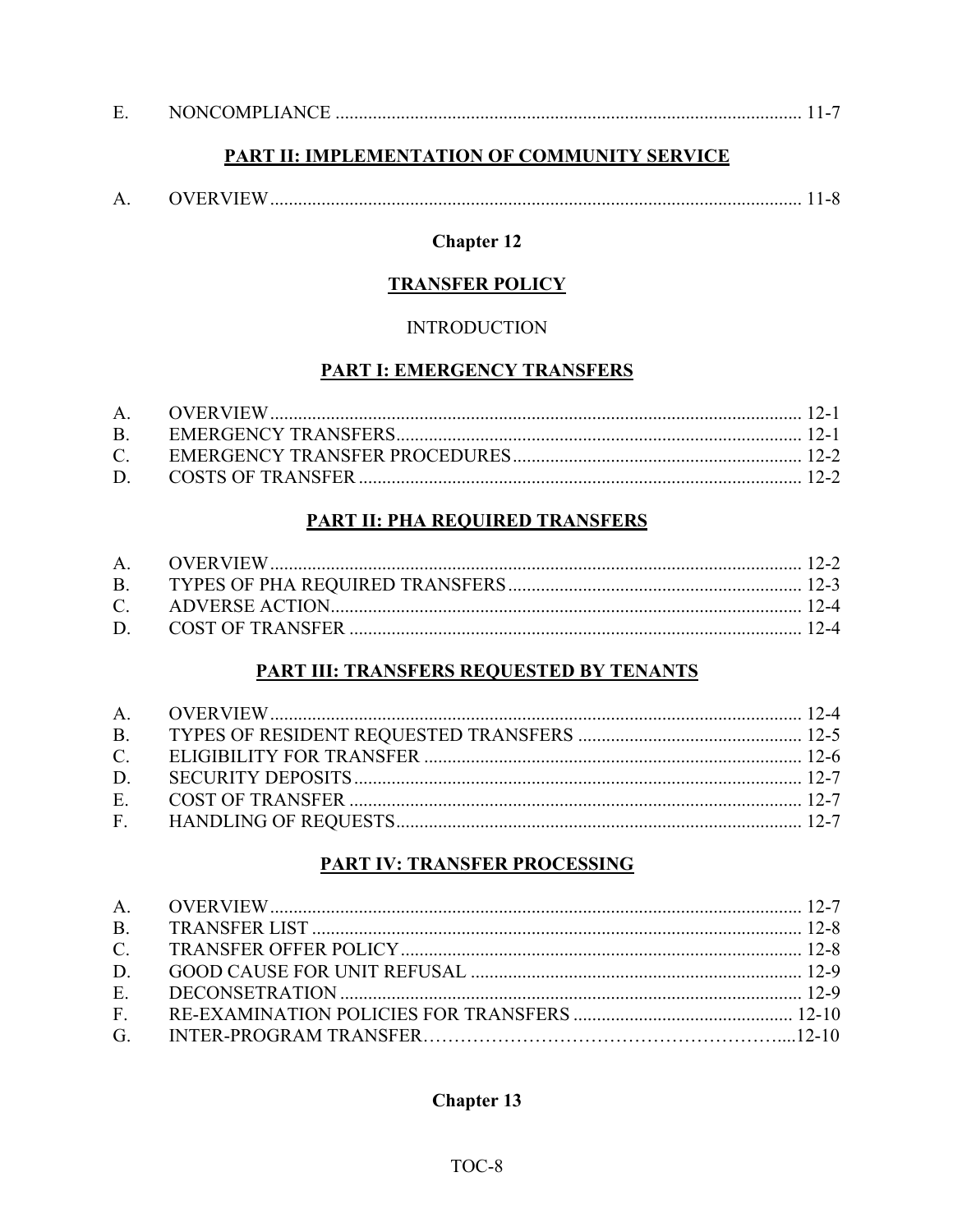# **LEASE TERMINATIONS**

### **INTRODUCTION**

# **PART I: TERMINATION BY TENANT**

### **PART II: TERMINATION BY PHA-MANDATORY**

| B <sub>1</sub> |                                                               |  |
|----------------|---------------------------------------------------------------|--|
| $C_{\cdot}$    |                                                               |  |
| D.             | FAILURE TO DISCLOSE AND DOCUMENT SOCIAL SECURITY NUMBERS 13-3 |  |
| E.             | FAILURE TO ACCEPT THE PHA'S OFFER OF A LEASE REVISION 13-3    |  |
| $F_{\cdot}$    |                                                               |  |
| G <sub>r</sub> |                                                               |  |
| $H_{\cdot}$    | NON-COMPLIANCE WITH COMMUNITY SERVICE REQUIREMENTS  13-3      |  |
|                |                                                               |  |

# **PART III: TERMINATION BY PHA-OTHER AUTHORIZED REASONS**

| E. CRITERIA FOR DECIDING TO TERMINATE TENANCY  13-12           |  |
|----------------------------------------------------------------|--|
| F. TERMINATIONS RELATED TO DOMESTIC VIOLENCE, DATING VIOLENCE, |  |
|                                                                |  |

### **PART IV: NOTIFICATION REQUIREMENTS, EVICTION PORCEDURES AND RECORD KEEPING**

# **Chapter 14**

### **GRIEVANCES AND APPEALS**

# INTRODUCTION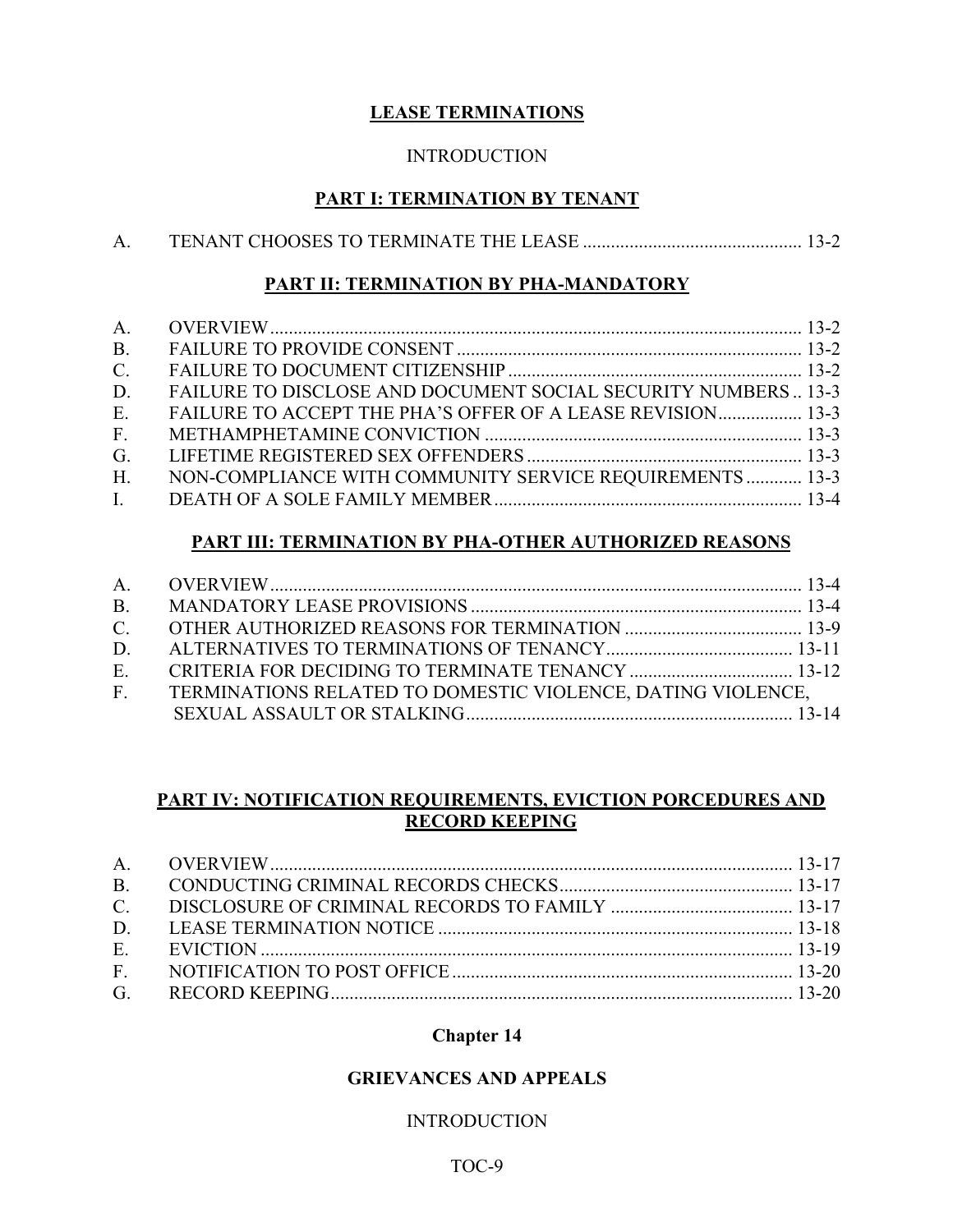# **PART I: INFORMAL HEARINGS FOR PUBLIC HOUSING APPLICANTS**

| <b>OVERVIEW</b>          |  |
|--------------------------|--|
| INFORMAL HEARING PROCESS |  |

### **PART II: INFORMAL HEARINGS WITH REGARD TO NONCITIZENS**

A. HEARING AND APPEAL PROVISIONS FOR NONCITIZENS............................... 14-3

# **PART III: GRIEVANCE PROCEDURES FOR PUBLIC HOUSING RESIDENTS**

|                | E. PROCEDURES TO OBTAIN AN INFORMAL/FORMAL HEARING  14-8 |  |
|----------------|----------------------------------------------------------|--|
|                |                                                          |  |
| G <sub>r</sub> |                                                          |  |
|                |                                                          |  |

#### **Chapter 15**

#### **PROGRAM INTEGRITY**

#### INTRODUCTION

#### **PART I: PREVENTING, DETECTING, AND IVESTIGATING ERRORS AND PROGRAM ABUSE**

#### **PART II: CORRECTIVE MEASURES AND PENALTIES**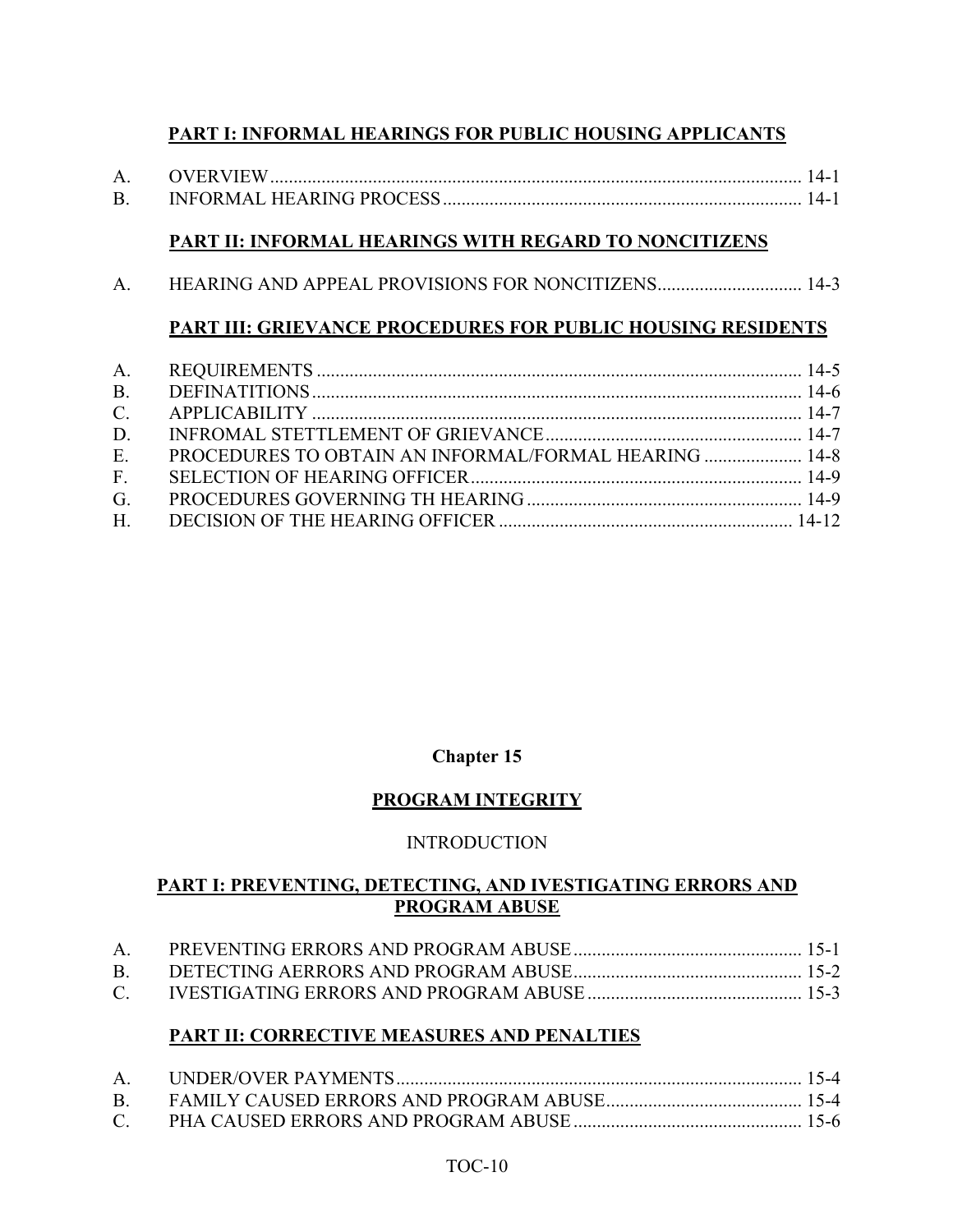### **PROGRAM ADMINISTRATION**

#### **INTRODUCTION**

#### PART I: SETTING UTILITY ALLOWANCES

#### **PART II: ESTABLISHING FLAT RENTS AND PUBLIC HOUSING MAXIMUM rents**

#### PART III: FAMILY DEBTS TO THE PHA

| <b>OVERVIEW</b>  |  |
|------------------|--|
| REPAYMENT POLICY |  |

#### PART IV: PUBLIC HOUSING ASSESSMENT SYTEM (PHAS)

#### **PART V: RECORD KEEPING**

#### **INTRODUCTION**

# **PART VI:REPORTING AND RECORD KEEPING FOR CHILDREN WITH** ENVIRONMENTAL INTERVENTION BLOOD LEAD LEVEL

|--|--|--|--|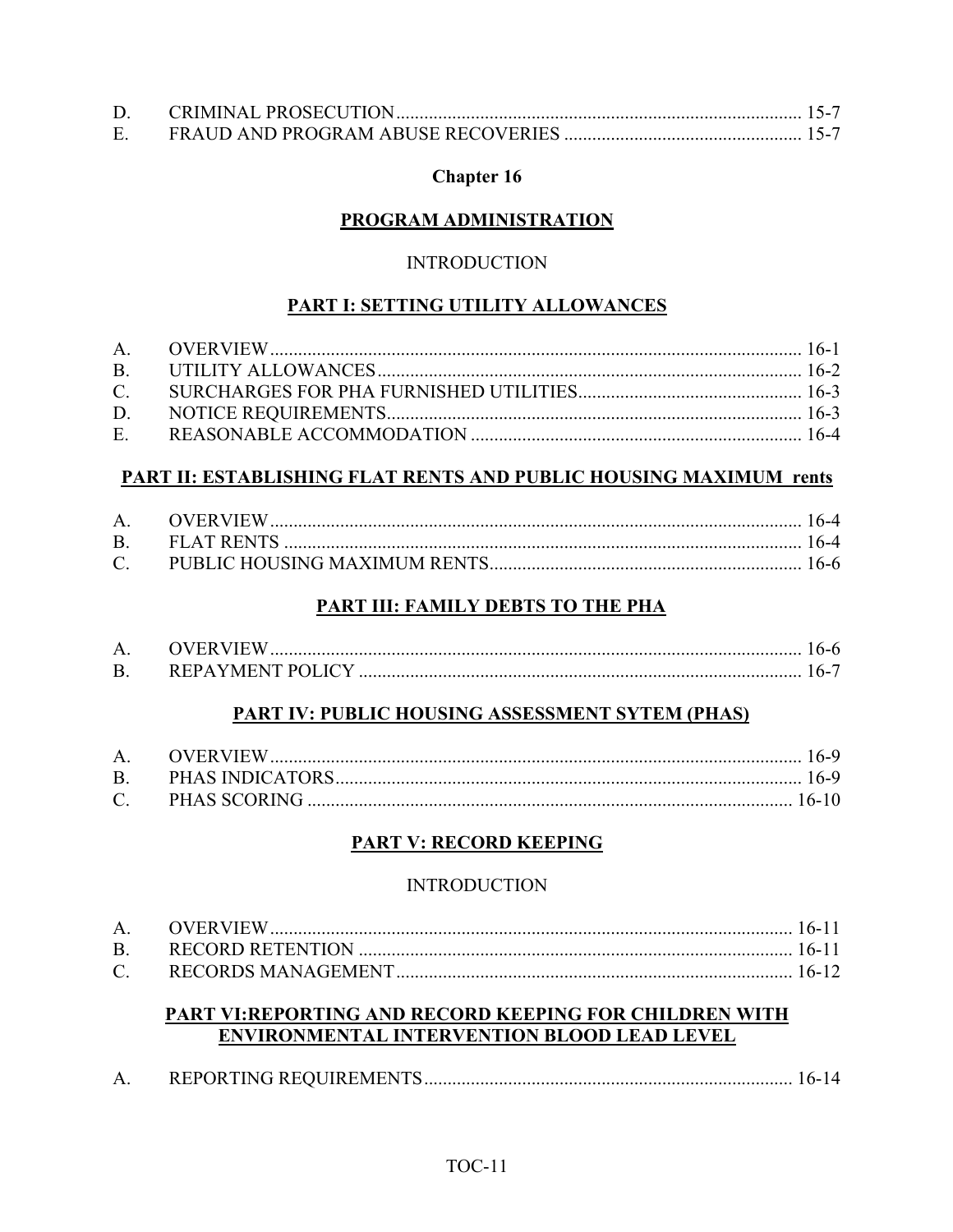#### PART VII: VIOLENCE AGAINST WOMEN ACT (VAWA) NOTIFICATION, DOCUMENTATION, AND CONFIDENTIALITY

# **CHAPTER 17**

#### **BANNING POLICIES AND PROCEDURES**

#### **INTRODUCTION**

#### **PART I: BAN POLCIY**

| <b>B.</b> |  |  |
|-----------|--|--|

#### **PART II: BAN PROCEDURE**

#### **GLOSSARY**

| $\mathbf{I}$ . |  |
|----------------|--|
|                |  |
|                |  |

#### **DWELLING LEASE**

#### **MAINTENANCE PRICE LIST**

#### **FLAT RENT SCHEDULE**

# **PET POLICY**

### $TOC-12$